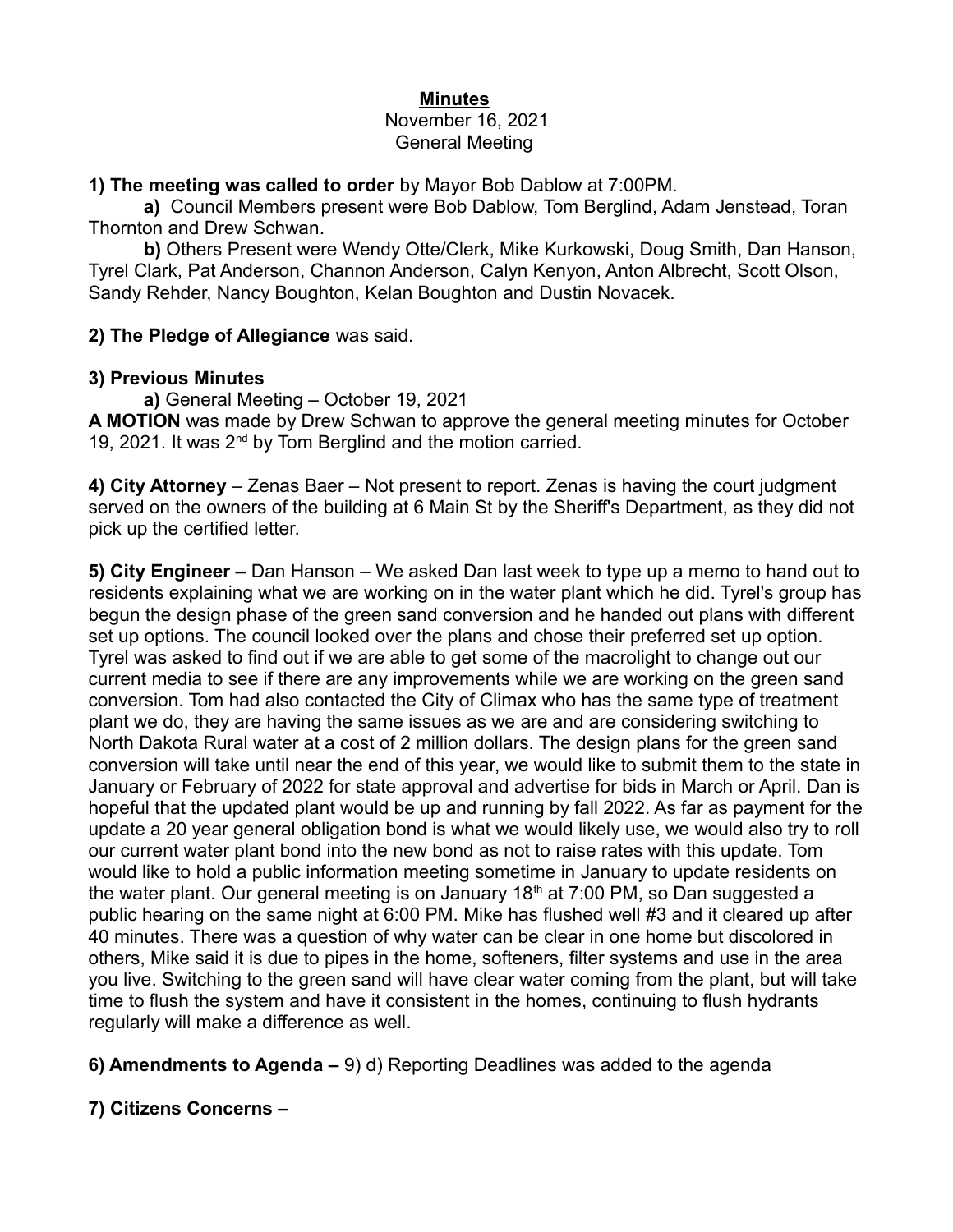## **8) Old Business**

 **a) Small Cities Grant Items –** Nothing new to report.

 **b) Comprehensive Plan Update –** Nothing new to report.

 **c) Community Center Remodel –** The remodel is going well and we anticipate completion next week.

## **9) New Business**

 **a) Damage to Ponds –** Doug and Bob burnt the pile out at the ponds and noticed people have been tearing up the grass around the ponds with 4 wheelers and other vehicles.

**b) Budget Meeting Date –** We will hold a budget meeting on November 30<sup>th</sup> at 6:00 PM.

 **c) Lion's Temporary Liquor License December 11th Mixed Stag – A MOTION** was made by Drew Schwan to approve the temporary liquor license request by the Sabin Lion's Club for the mixed stag on December 11<sup>th</sup>. It was  $2^{nd}$  by Tom Berglind and the motion carried. Adam Jenstead abstained.

 **d) Reporting Deadlines –** There have been instances of some reports getting submitted after the reporting deadlines and Tom would like a policy in place for all departments stating reports must be done 5 days before the due date.

**10) Maintenance Department –** Doug Smith – Doug and Bob removed the old pole in the park and burnt the pile at the ponds. Doug cleaned the city office after the ceiling replacement. The grey truck has been having some starting issues and Doug brought it in to be looked at yesterday.

**11) Water/Sewer Department –** Mike Kurkowski – As Mike mentioned earlier, he flushed well #3 and it is looking good. The clear well is scheduled for cleaning tomorrow, the broken gauge was fixed by Sweeney Controls with programming. A screen will be put on the overflow. The first 10 Lead/Copper samples will be sent in tomorrow and the other 10 will be done soon. Mike has been flushing hydrants and will continue flushing the rest. There is a low hydrant by Fitzgeralds Construction, Mike will get it raised. Tom will look for a new printer for the water plant. Tom thinks he can add a camera to the chemical room, as of now it is the only room not covered. Oxbow is interested in our old filter equipment after we switch over to the green sand, Mike thinks it would work for what they need it for. The bubbler is on and working. Mike has a bid for water tower painting \$86,000.00 for exterior painting, Tom would like to get a few more bids and the council would like to get it painted in the spring.

 **a) DMR Report –** It will be done Thursday.

# **12) Treasurers Report –** Looked over.

**13) Receipts, Disbursements & Claims –** Were looked over. The crack sealing was done, but there were no repairs done to trouble spots, which will need repair in the spring. The handicap parking sign on the corner by the Community Center is missing and should be replaced.

A MOTION was made by Adam Jenstead to approve the claims. It was 2<sup>nd</sup> by Drew Schwan and the motion carried.

# **14) Commissioner Reports**

**a) Health –** Toran Thornton – Nothing to report.

**b) Weeds –** Bob Dablow – Bob has a report to submit to the county.